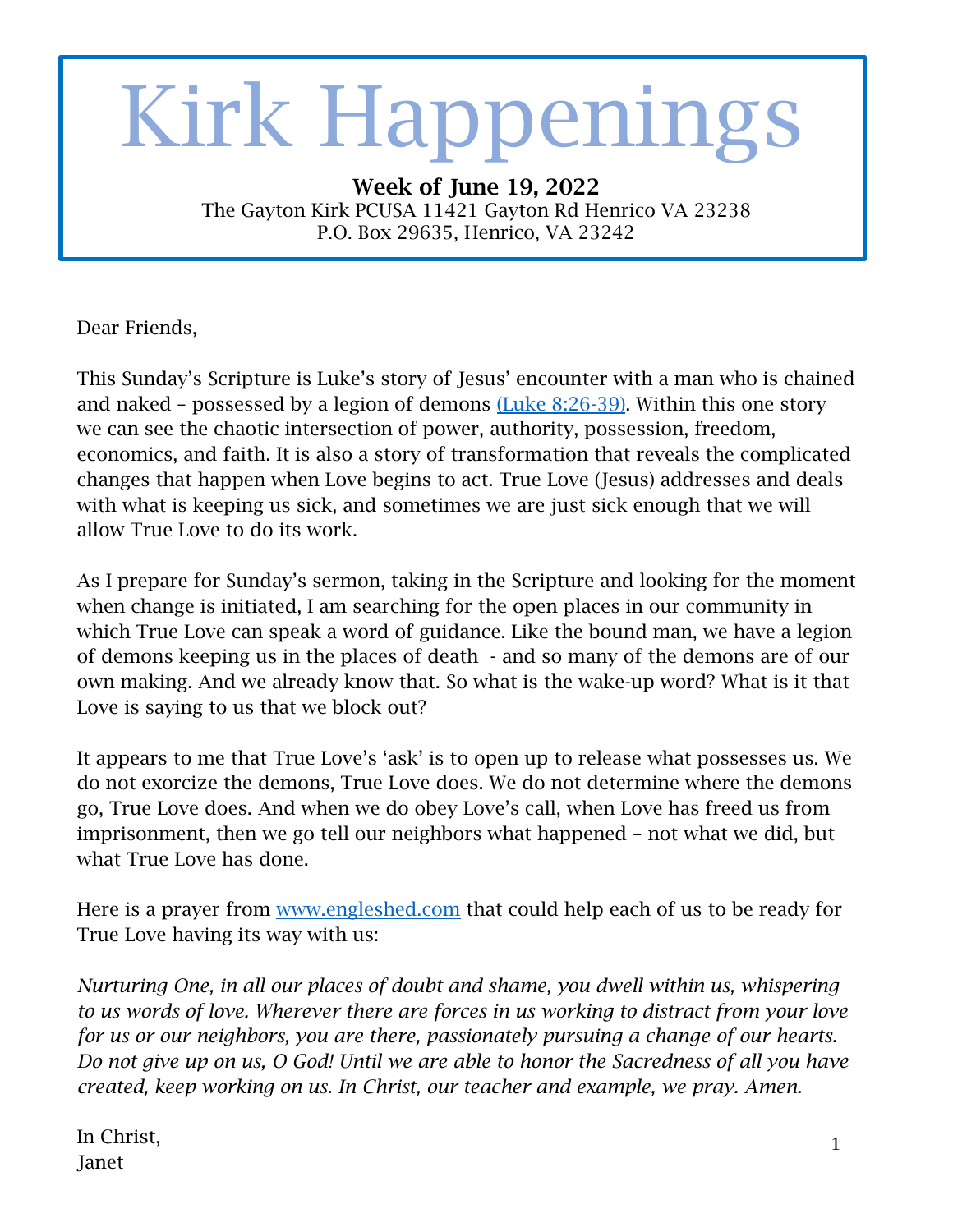# THE GAYTON KIRK WEEKLY CALENDAR WITH LINKS

## SATURDAY JUNE 18

1PM – 3PM Petting Zoo- in-person

### SUNDAY JUNE 19 – Happy Father's Day

8:30 AM Celtic Worship Service in-person [ZOOM](https://us02web.zoom.us/j/82948399986?pwd=M3lHdlpkdytHblNYZU1vTngxa0k0dz09) hosted by Linda Smiley

9:45 AM Outside Worship Service in-person

11:00 AM Worship Service in-person [ZOOM](https://us02web.zoom.us/j/88338027133?pwd=cm16c3F4QXhYNHFWMXhiN01hVDBBdz09) hosted by Linda Smiley and [Live Streaming](https://www.facebook.com/TheGaytonKirkPCUSA/live/)

5:00 PM Jazz Vespers in-person **[ZOOM](https://us02web.zoom.us/j/88338027133?pwd=cm16c3F4QXhYNHFWMXhiN01hVDBBdz09)** hosted by Linda Smiley and [Live Streaming](https://www.facebook.com/TheGaytonKirkPCUSA/live/)

5:45 PM [ZOOM](https://us02web.zoom.us/j/88338027133?pwd=cm16c3F4QXhYNHFWMXhiN01hVDBBdz09) Jazz Vespers discussion hosted by Linda Smiley

## MONDAY JUNE 20

11:00 AM [ZOOM](https://us02web.zoom.us/j/81392234181) Coffee & Scripture 1:30 PM Creative Expressions in-person hosted by Sandra O. 6:30 PM [ZOOM](https://us02web.zoom.us/j/87679392780?pwd=elRhakRhNFlIeWFqaVdIZENXaHlPUT09) Session Meeting 7 PM Art by Hand in-person hosted by Liz B.

#### TUESDAY JUNE 21

10:30 AM Chair Yoga – in-person hosted by Robin R. 1:00 PM Bridge – in-person hosted by Ellen W. 1:00 PM Learn to Play Bridge – in-person hosted by Tina B. 7 PM [ZOOM](https://us02web.zoom.us/j/84127275813?pwd=QU9GUE9JTHJoSSs2NXlJVnFMbmthQT09) Faith and Film "*The World Before Your Feet"* hosted by Bob C.

### WEDNESDAY JUNE 22

 9:45 AM *A New Kind of Christianity* by Brian McLaren facilitator Bland Weaver

3 PM Staff & Committee Chair Meeting

7 PM Taize Service – in-person

#### THURSDAY JUNE 23

10:00 AM Tai Chi in-person instructed by Steve Sawyer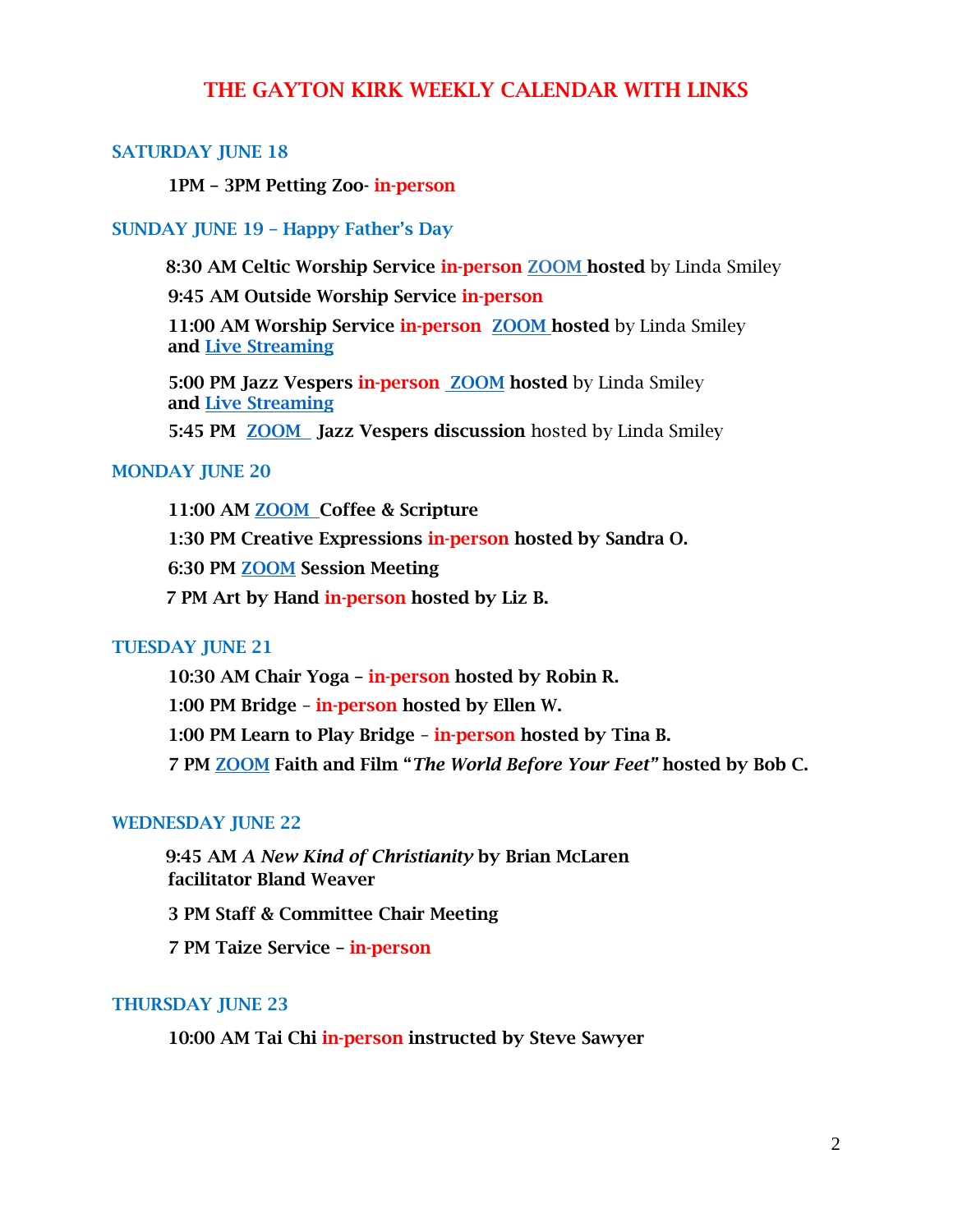# WORSHIP SERVICES



Taize Prayer Service

*sung prayer and candlelight*



Wednesdays in-person only at 7 PM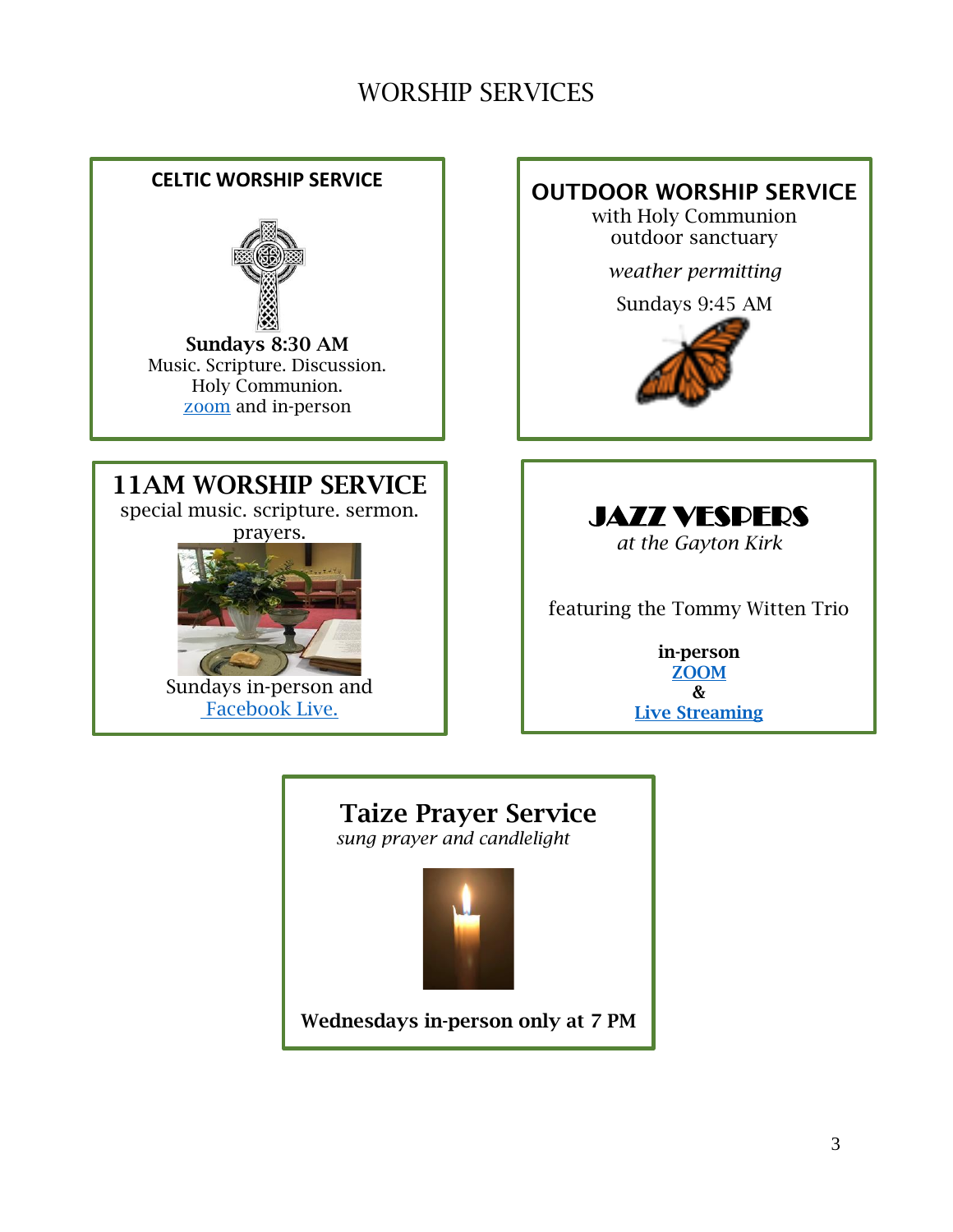# Art by Scott Keen

Announcing our new art show:

Scott Keen will be featured not only in the Narthex Art Gallery, Janet and he have worked together to plan for his exhibit to accompany the Spirituality Class's Pentecost liturgical art.

This is the first time we have featured an artist's work in the sanctuary. We did this because (1) it undergirds the Pentecost theme and (2) it was large enough to hang in the sanctuary. We are so delighted that this worked out since we will only do these art installations when the church theme is reinforced by the artwork.

You can find out more about Scott's work here: www[.scottkeen.art](https://www.scottkeen.art/)



**The Gavton Kirk** 11421 Gayton Road, Henrico VA



You are invited to a gallery reception to view and celebrate the work of

# **SCOTT KEEN**

https://www.scottkeen.art/

Sunday, July 10  $3:30 - 4:30 - pm$ 

Questions? Contact Stacy Deyerle at gaytonkirk.intern@gmail.com.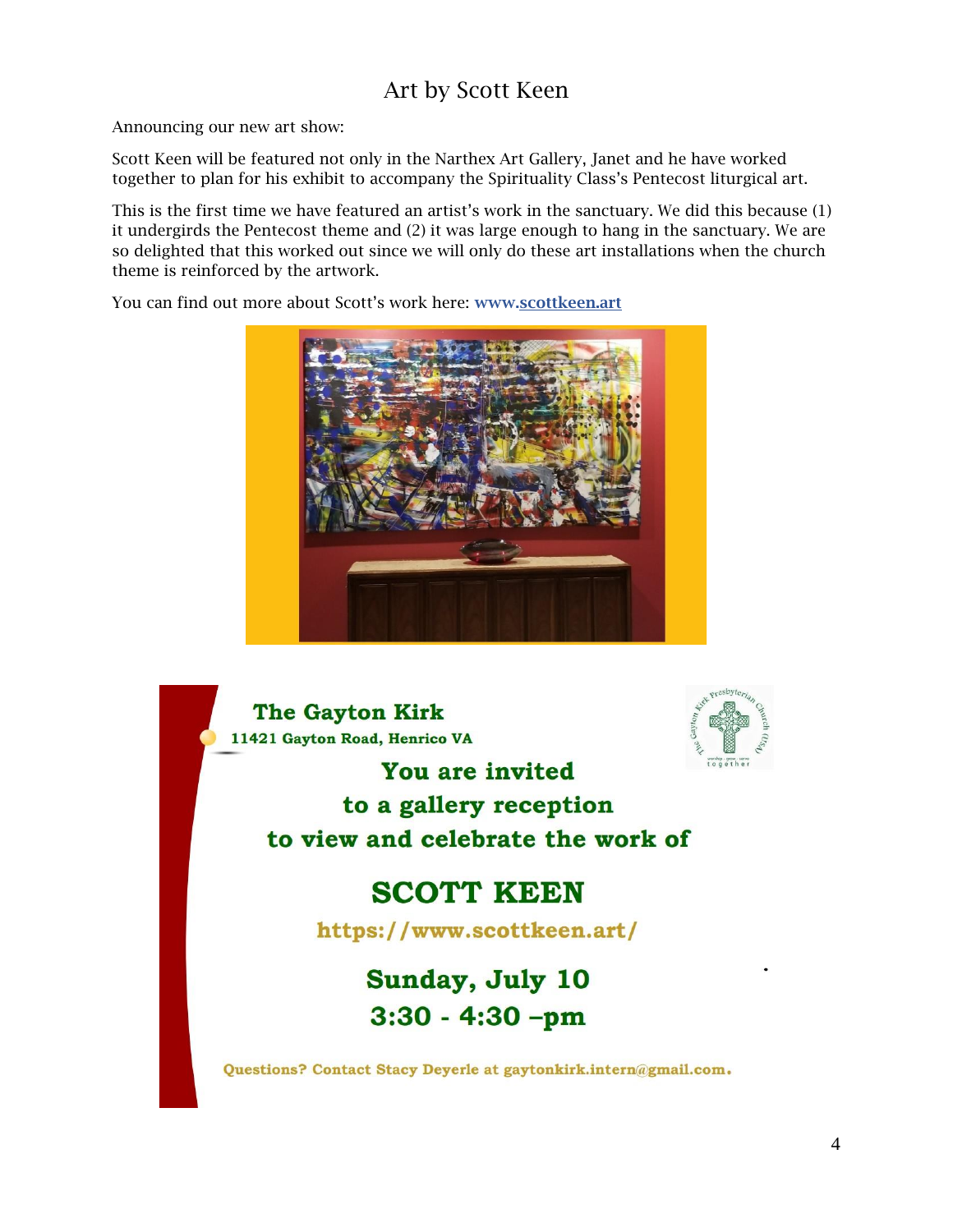# UPCOMING EVENTS:





1PM to 3PM At The Gayton Kirk Presbyterian Church 11421 Gayton Road, Henrico, VA 23238



Discussion Tuesday June 21 at 7PM

# [CLICK TO ZOOM](https://us02web.zoom.us/j/84127275813?pwd=QU9GUE9JTHJoSSs2NXlJVnFMbmthQT09)

# *June Faith & Film feature*

Watch and enjoy "The World Before Your Feet" a documentary featuring Ashland, VA native Matt Green as he walks and explores every neighborhood and street in NYC. It's a journey of discovery, humanity and wonder, of being present to the people he meets and their neighborhoods. This 95-minute film will give your spirit a lift! Reviews: 100% Rotten Tomatoes rating positive NY Times review. Available on Amazon Prime video, Apple TV, & True Story (new UK site).

# **SERVICE OPPORTUNITY**

The Kiwanis Club of Tuckahoe volunteers at Feed More two Tuesdays each month from 9:00 to 12:00.

The next volunteer dates are 6/7/2022 AND 6/21/2022 Contact [Bland Weaver](mailto:bweaver@iwpva.com) for details if you want to volunteer.

*A New Kind of Christianity* by Brian McLaren

> *New Class starting*  Wednesday 9:45 AM to 11AM

# Bland Weaver, facilitator



The Gayton Kirk Book Club meets monthly 4 th Tuesday at 7PM via [ZOOM](https://us02web.zoom.us/j/85622125788) Book to read for June 28th:

# Indigo Girl by Natasha Boyd

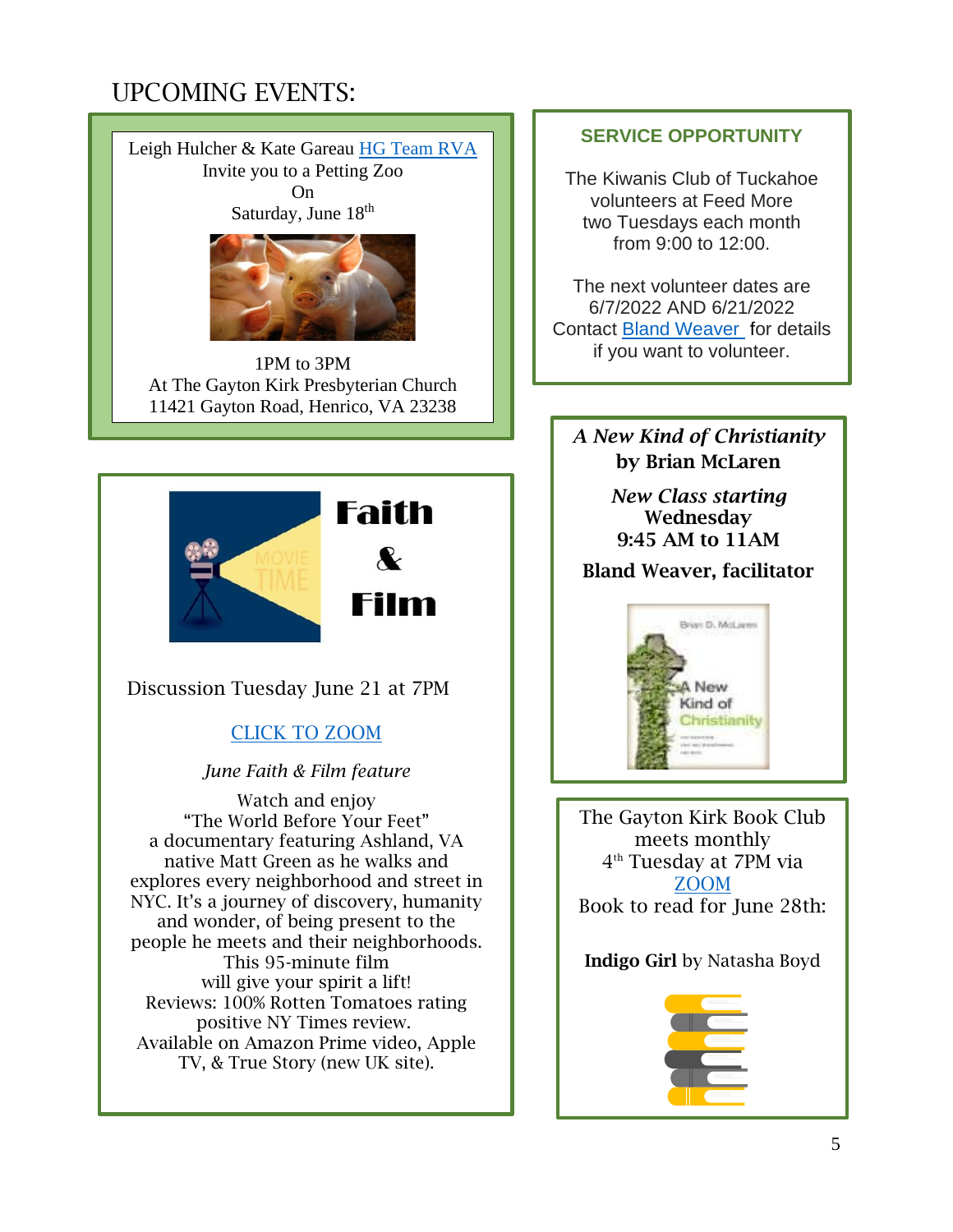# ABOUT OUR GROUPS AND CLASSES

## MONDAYS 11AM – NOON SCRIPTURE AND COFFEE

[ZOOM](https://us02web.zoom.us/j/81392234181) Hosted by Janet James. Join us on Zoom for a lively discussion of the Biblical passage for the upcoming sermon.

# MONDAYS 1:30 – 3:00PM CREATIVE EXPRESSIONS

Teacher Sandra O'Neill. in-person. Currently working on acrylics. More info? [oneillstudio@comcast.net](file:///C:/Users/elois/Downloads/oneillstudio@comcast.net)

# MONDAYS 7 - 8:30PM ART BY HAND Knitting and Handiwork meets on the 1st & 3rd

Monday of each month. in-person. The Blue Room. Hosted by Liz B. We invite all Knitters, crochet-ers, cross stitch-ers, needlepoint-ers, or hand quilters to join. If you want to learn, people are available to teach you.

## TUESDAYS 10:30 – 11:30AM CHAIR YOGA

Robin Ricketts, instructor. This *weekly* class enjoys the benefit of yoga's stretching and breathing exercises. Participants are urged to exercise within their comfort level. Persons of all ages and abilities are welcome. During this time, wearing a mask is optional; we are not requiring the wearing of masks!

## TUESDAYS 1:00PM BEGINNING BRIDGE

Ellen Welthy and Tina Bechtle, facilitators. Individuals with some knowledge of bridge are welcome to come, play, and further their knowledge of the game on Tuesdays.

## TUESDAYS 1:00PM— LEARN HOW TO PLAY BRIDGE NEW!

Tina Bechtle, Facilitator. Individuals who want to learn how to play bridge are welcome to come. No previous knowledge required. Bring a Friend! Join the fun for free. Began on January  $11<sup>th</sup>$ ! BUT you can start anytime

# THURSDAYS 10AM-11AM TAI CHI FOR HEALTH

Steve Sawyer, Instructor.

Tai Chi is a graceful, gentle form of exercise that's now used for stress reduction and a variety of other health conditions. This class is for beginners. People can participate through sitting or standing. Everyone is welcome.

# **Do you appreciate good books? Do you enjoy fine art? Do you like cooking, baking, or entertaining?**

Then we can use your help! One to two times per month we will be having small, simple receptions for local authors and artists. You can help support local creatives at the Kirk through the gift of hospitality. If you would like to provide simple refreshments (dropped off at your convenience before events) and/or help set up and clean up from these receptions, please contact Stacy Deyerle at [gaytonkirk.intern@gmail.com.](mailto:gaytonkirk.intern@gmail.com) The events are mostly on Sunday afternoons.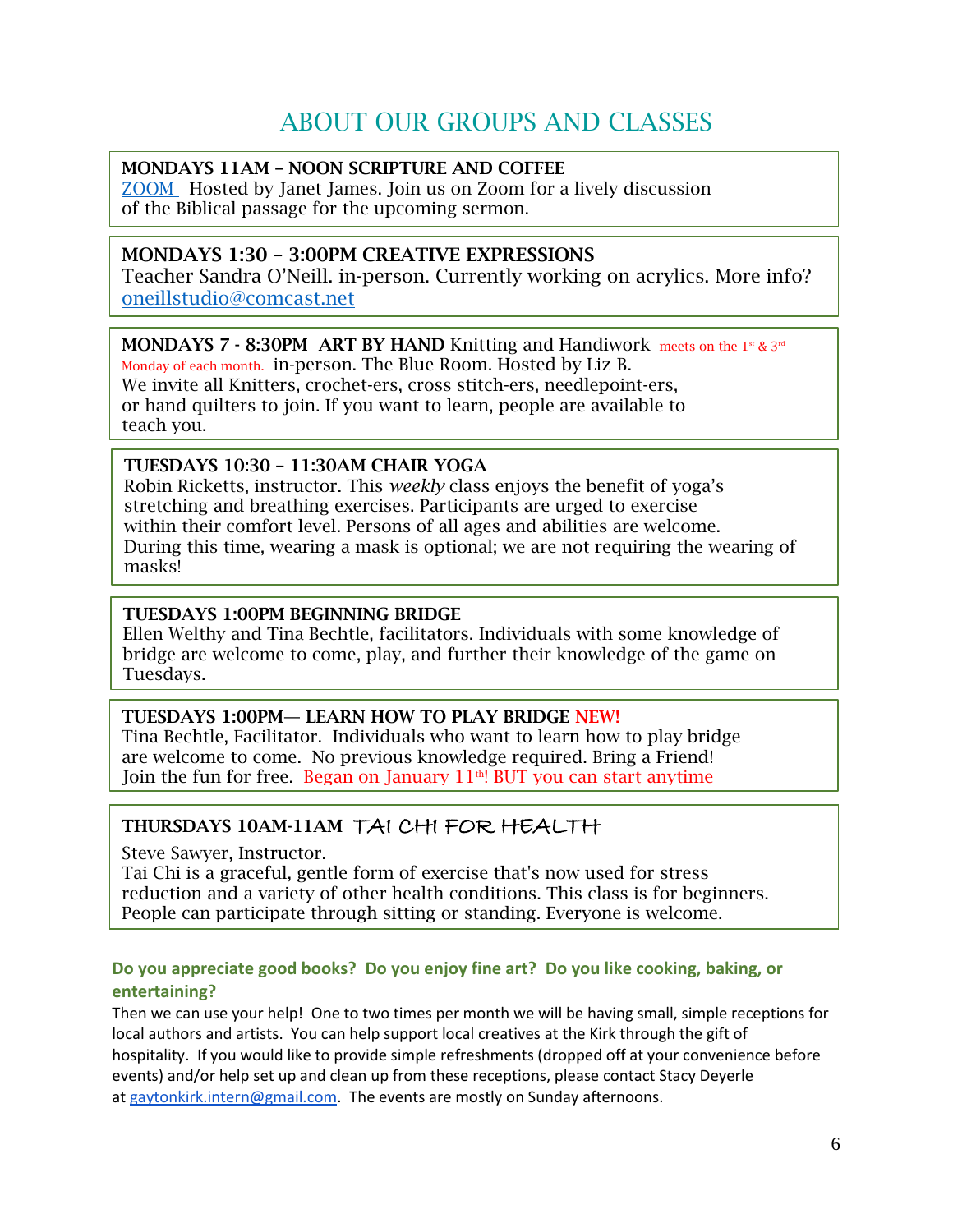# *PRAYER*

Prayer requests will remain on the list for two weeks only.

(Please notify the church office if you wish to extend your request for two more weeks.) Due to the respect of privacy, we will no longer use last names except for death notices.

**For Continued Health Issues:** Kasci, Ria, Sally, Harriet, Charlie, Lorette, Peggy, JP, Ginny, Harriet, Charlie, Toni, Douglas, Frances, Smitty, Douglas, Sandy, Cathleen, Tim, Gretchen, Sandra, Pat, Valerie, Sandra B, Rhonda, Beth, Barbara, Kay, Lois, Sharon, Dorothy, Linda C., John, John B., Ron V., Trish, Sandra O., Meg, Suzanne, Lorrie

Prayers for Madison to have a healthy pregnancy

Prayers for Molly to have a healthy pregnancy

Prayers for Brenna to have a healthy pregnancy

Prayers for Maggie for a healthy pregnancy

Prayers for the family of Charles McAnally (Betty M's brother)

Prayers for Mary; may she recover quickly from her fall and may her breathing problems be healed

Prayers for Brian and Betsy to have healing from cancer

Prayers for Josh H and for his family

Prayers for Bonnie's husband for healing from health issues and for her grandchildren & great-grandchildren

Prayers for the family of Salvador Rolando Ramos

Prayer for the family of Payton S. Gendron

Prayers for those who are having problems with overcoming their challenges.

Prayers for Kip to have a full health recovery

Prayers for healing of Grace's kidneys and heart; Karen's mom and for step-dad's health & full recovery to walk.

Prayers of peace and free of pain, and full of healing for Ren.

Prayers for Bob, Nick, David, and Angelica.

Prayers for all of the mass shootings victims' families throughout the world

Prayers for all those who are struggling with their faith

Prayers for healing for Tony K.

Prayers for Spencer and all babies

Prayers for Mary for upcoming surgeries

Prayers for Ukraine, USA, Peace, end gun violence and Justice for ALL.

Prayers for Gloria

Prayers for teachers and students as they enter summer school and/or summer vacations

Prayers for Melinda & Jim as Melinda recovers from eye cancer & other health issues

Prayers for Linda to have strength as she deals with additional health issues

Prayers for Jan and family

Prayers for the Fernandez Family

Prayers for Bonnie's husband who is dealing with health issues, grandchildren, and great-grandchildren

#### Session

.

#### The 2022 Gayton Kirk Officers

Janet James – Moderator Marilyn Johns – Clerk of Session Carol Woodcock – Treasurer Marney Titmus – Administration Bland Weaver - Administration Sally Wambold - Building & Grounds Marion Brown – Building & Grounds Patti McCloskey – Christian Education Rusty Deyerle – Communications John Barnett – Communications Linda Smiley – Missions Jim Collins - Missions Betty Doll – Worship

#### Diaconate Lavinia Johnson-Moderator Leah Viar Aurea Perez

Aurea Melendez Mary Horsley Janice Baldwin